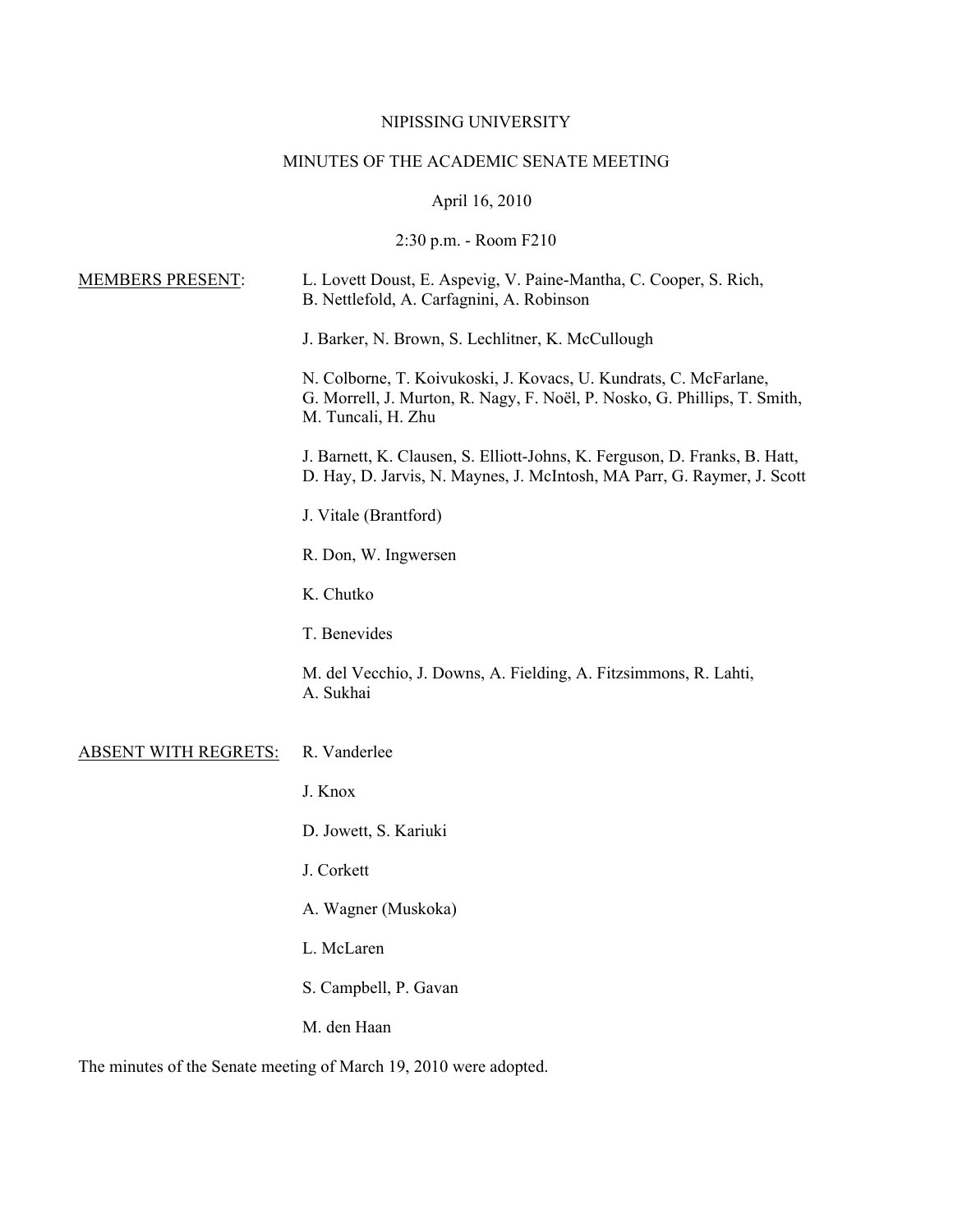### QUESTION PERIOD

The naming of the Learning Library was raised. The President advised senators that the building is 18 months away from completion and that the responsibility and timing for naming the Learning Library rests with the donor, under the terms of the Learning Library Campaign.

A question was asked regarding the status of the search for a new Chancellor. Senator Lovett-Doust responded by stating that a candidate is being approached. She also noted that the current Chancellor's term does not end until June 30, 2010 and he has agreed to officiate at this year's graduation ceremonies if required..

A question raised at the March 2010 Senate regarding the status of the course evaluation forms that was brought to Senate several years ago resulted in the following motion:

MOTION 1: Moved by L. Lovett-Doust, seconded by J. Barnett that the Senate Committee on Teaching and Learning prepare a progress report on the course teaching evaluations to be filed with the Senate Secretary for the June 2010 Senate meeting. CARRIED

It was noted that an ad hoc committee had worked on the content of the course teaching evaluations, but a number of those members have since retired. That current status of this committee and any results are unknown. Bob Keech, Chief Information Officer, was able to advise Senate that the technical underpinnings for compiling the results of evaluations are currently being put into place. The Senate Secretary will track down any documentation and forward them to the Teaching and Learning Committee.

#### REPORTS of STANDING COMMITTEES and FACULTY or UNIVERSITY COUNCILS

#### Senate Executive Committee

MOTION 2: Moved by L. Lovett Doust, seconded by J. McIntosh that the Report of the Senate Executive Committee dated April 8, 2010 be received. CARRIED

#### Undergraduate Studies Committee

- MOTION 3: Moved by C. Cooper, seconded by T. Smith that the Report of the Undergraduate Studies Committee dated April 6, 2010 be received. CARRIED
- MOTION 4: Moved by C. Cooper, seconded by P. Nosko that Senate approve that the description of BIOL3117 - Biostatistics be revised to reflect dropping the 3-hour lab from this course. CARRIED
- MOTION 5: Moved by C. Cooper, seconded by P. Nosko that Senate approve that the description of BIOL3066 - Flora of Northern Ontario be revised by deleting reference to a 3-hour lab and elimination of the prerequisite. CARRIED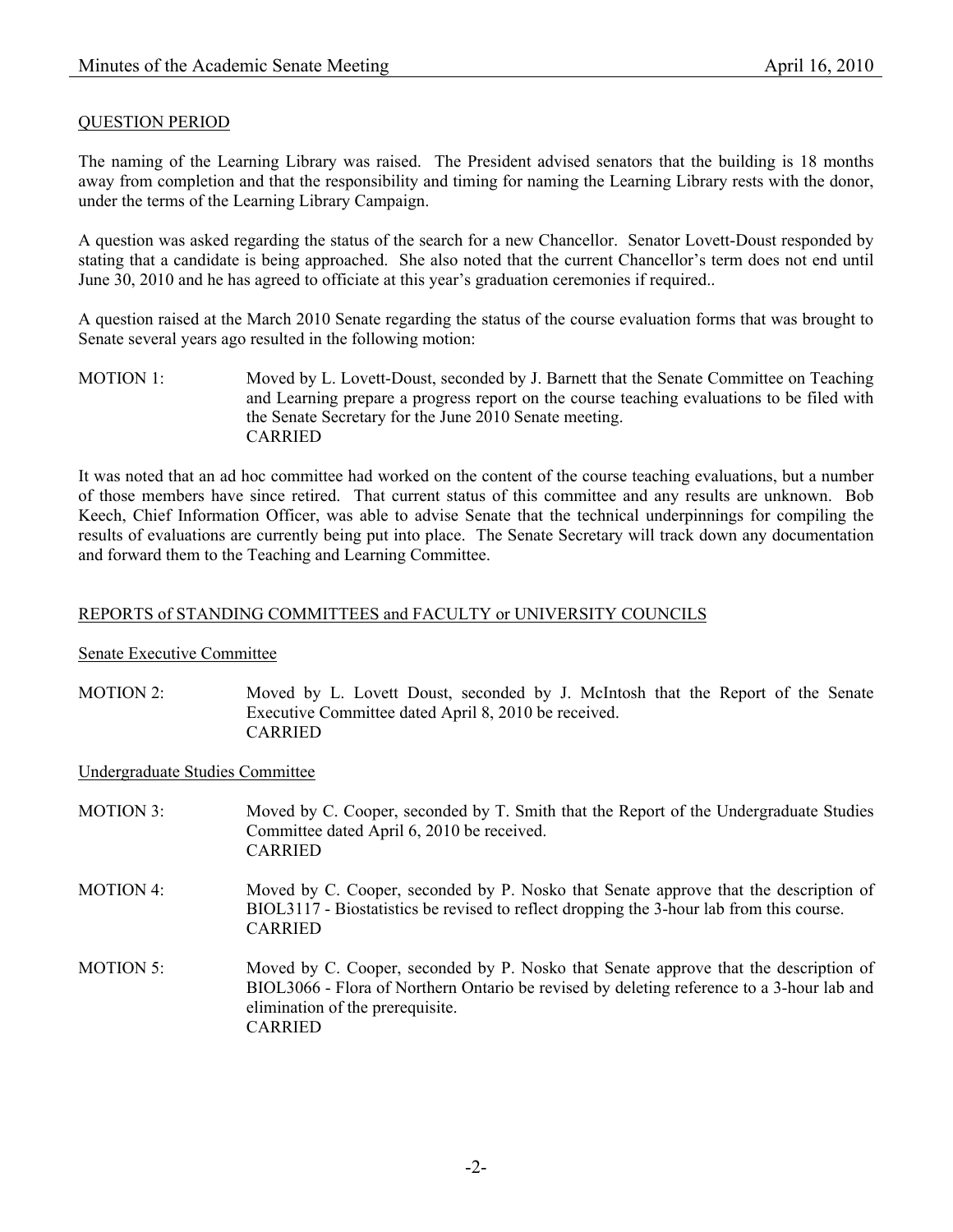| <b>MOTION 6:</b>  | Moved by C. Cooper, seconded by P. Nosko that Senate approve that the BSc 4 in Biology<br>be revised to provide an alternative for students who wish to graduate with a four-year<br>degree but do not wish to undertake a thesis, as outlined in the accompanying<br>documentation.<br><b>CARRIED</b>                                                                                               |
|-------------------|------------------------------------------------------------------------------------------------------------------------------------------------------------------------------------------------------------------------------------------------------------------------------------------------------------------------------------------------------------------------------------------------------|
| <b>MOTION 7:</b>  | Moved by C. Cooper, seconded by P. Nosko that Senate approve that the BSc in<br>Environmental Biology and Technology be revised to provide an alternative for students<br>who wish to graduate with a four-year degree but do not wish to undertake a thesis as<br>outlined in the accompanying documentation.<br><b>CARRIED</b>                                                                     |
| <b>MOTION 8:</b>  | Moved by C. Cooper, seconded by K. Chutko that Senate approve that the prerequisites for<br>GEOG4247 - Watershed Hydrology be changed from GEOG3056 Spatial Analysis Using<br>GIS and GEOG3086 Principles of Biogeography to read GEOG3056 Spatial Analysis<br>Using GIS and GEOG3096 Environmental Hydrology.<br><b>CARRIED</b>                                                                     |
| MOTION 9:         | Moved by C. Cooper, seconded by J. Kovacs that Senate approve that henceforth all<br>Physical Systematic and all Systematic Techniques courses be deemed science credit<br>courses, as outlined in the attached document.<br><b>CARRIED</b>                                                                                                                                                          |
| <b>MOTION 10:</b> | Moved by C. Cooper, seconded by C. McFarlane that Senate approve that the following<br>Classical Studies courses be cross-listed with English Studies:<br>CLAS2316 - Introduction to Ancient Greek Literature in Translation<br>٠<br>CLAS2317 - Introduction to Roman Literature in Translation<br>$\bullet$<br>CLAS3326 - Greek Drama and Theatre<br>٠<br>CLAS3327 - Roman Comedy<br><b>CARRIED</b> |
| <b>MOTION 11:</b> | Moved by C. Cooper, seconded by T. Smith that Senate approve that for all upper-year<br>Sociology courses currently having as prerequisite SOCI1016 and SOCI1017; or<br>SOCI1015 the prerequisite be changed to SOCI1016 or SOCI1015.<br><b>CARRIED</b>                                                                                                                                              |
| <b>MOTION 12:</b> | Moved by C. Cooper, seconded by K. McCullough that Senate approve the addition of the<br>following 3-credit courses to the Bachelor of Science in Nursing:<br>NURS4426 - Transitions: Introduction to Canadian Healthcare<br>NURS4446 - Concepts and Strategies in Gerontological Nursing<br>٠<br>NURS4447 - Concepts and Strategies in Pediatric Nursing<br>٠<br><b>CARRIED</b>                     |
| <b>MOTION 13:</b> | Moved by C. Cooper, seconded by K. McCullough that Senate approve the additional<br>information "or NURS4426" to the prerequisite for NURS4026, NURS4036, NURS4007,<br>NURS4017, and NURS4027.                                                                                                                                                                                                       |

CARRIED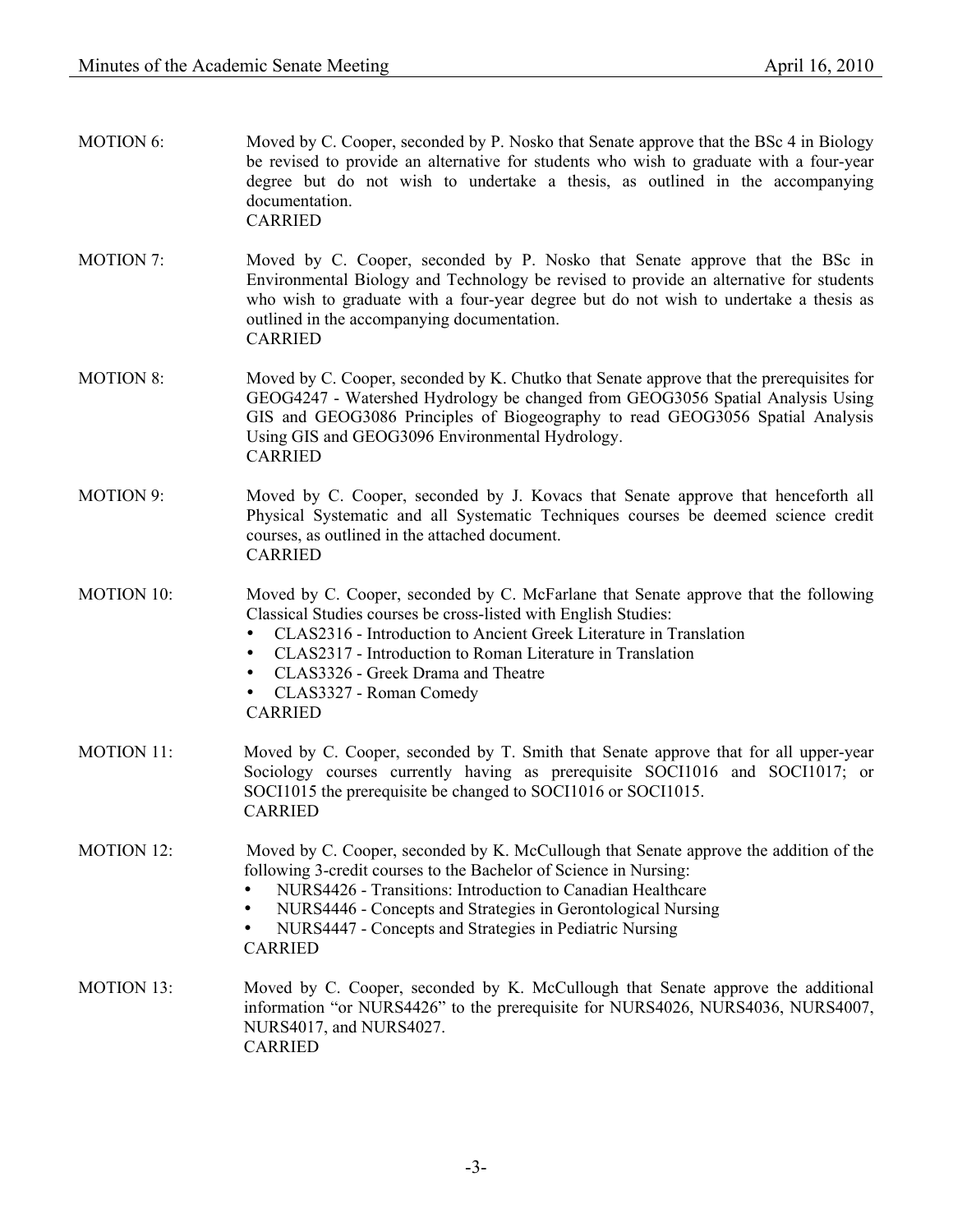- MOTION 14: Moved by C. Cooper, seconded by K. McCullough that Senate approve the change to modify the requirements in the Bachelor of Science in Nursing curriculum to include SOCI1016 and an additional 3 credit elective to replace SOCI2036 and SOCI3186. CARRIED
- MOTION 15: Moved by C. Cooper, seconded by A. Robinson that Senate approve the modifications to the existing Academic Standing and Progression Policy for Undergraduate Studies as outlined in Appendix A. *(Changes from the existing policy are italicized in bold).* **CARRIED**

Teaching and Learning Committee

MOTION 16: Moved by R. Nagy, seconded by C. Cooper that the Report of the Teaching and Learning Committee dated March 11, 2010 be received. CARRIED

## **ELECTIONS**

## **Faculty of Applied and Professional Studies**

• One faculty Senator (tenure or tenure track) to serve on the search committee for a tenure-track position in Criminal Justice. This Senator must be outside the discipline and department.

ACCLAIMED: W. Richardson

• One faculty Senator (tenure or tenure track) to serve on **two** search committees for tenure-track positions in Accounting. This Senator must be outside the discipline and department.

ACCLAIMED: M. Parent

• One faculty Senator (tenure or tenure track) to serve on the search committee for a tenure-track position in Social Welfare. This Senator must be outside the discipline and department.

ACCLAIMED: F. Noel

## **Faculty of Arts and Science**

• One faculty Senator (tenure or track) to serve on **two** search committees for tenure-track positions in Sociology. This Senator must be outside the discipline and department.

ACCLAIMED: J. Barker

• One faculty Senator (tenure or tenure track) to serve on the search committee for a tenure-track position in Psychology (Clinical). This position must be outside the discipline and department.

ACCLAIMED: T. Smith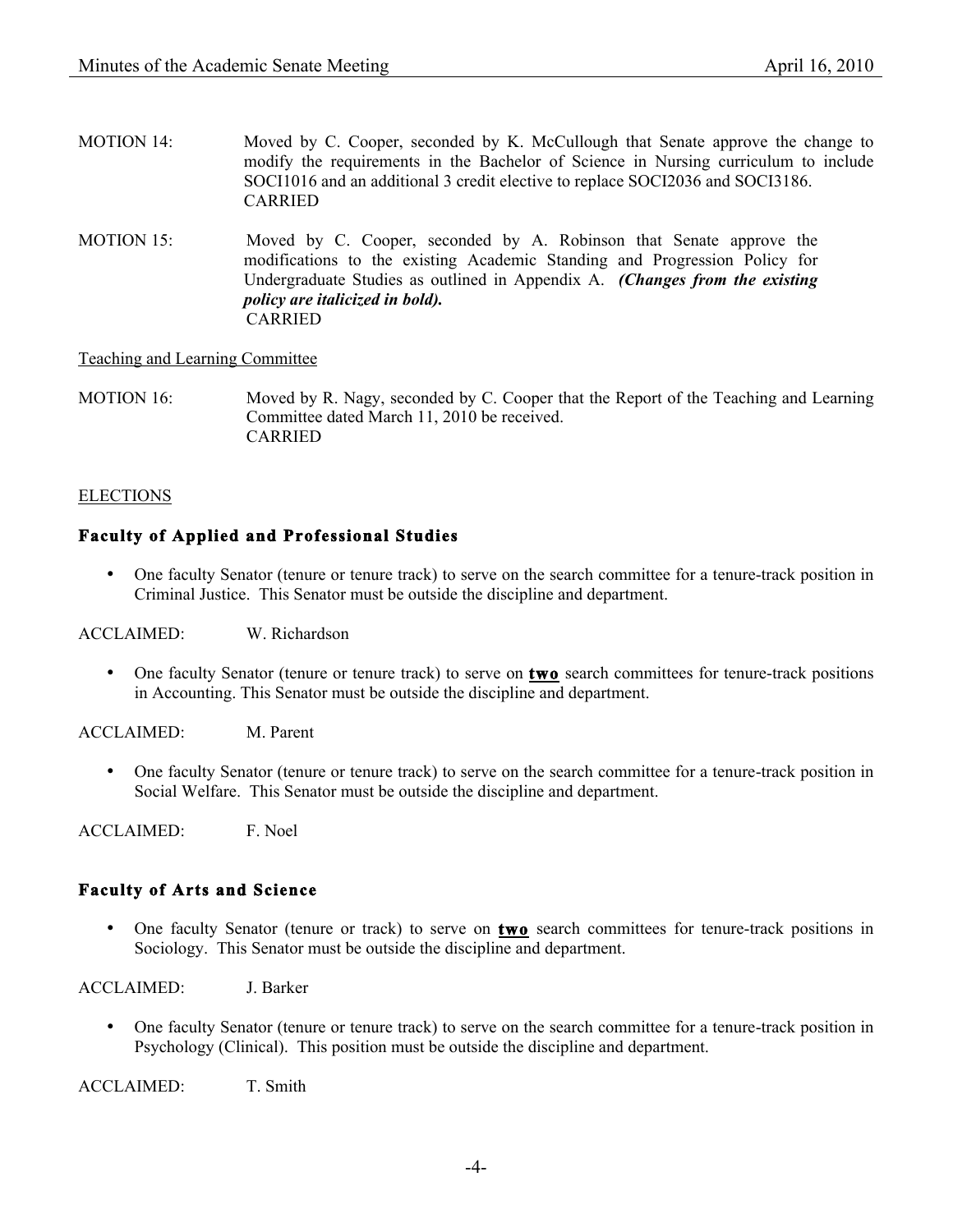• One faculty Senator (tenure or tenure track) to serve on the search committee for a tenure-track position in Religion and Culture (Eastern Traditions). This Senator must be outside the discipline and department.

ACCLAIMED: J. Murton

• One faculty Senator (tenure or tenure track) to serve on the search committee for a tenure-track position in English Studies (American Literature). This Senator must be outside the discipline and department.

ACCLAIMED: N. Colborne

• One faculty Senator (tenure or tenure track) to serve on the search committee for a tenure-track position in Geography (Human). This Senator must be outside the discipline and department.

ACCLAIMED: R. Nagy

### **Schulich School of Education**

• One tenured faculty member, not from the Schulich School of Education, to serve on the search committee for a tenure-track positions in Music.

ACCLAIMED: D. Neal

#### ANNOUNCEMENTS

The President updated senators on a variety of issues from the Council of Ontario Universities (COU). Of concern to Nipissing University is the overproduction of teachers with the provincial government aiming to trim 1000 places in the 2011-12 admissions cycle. The President acknowledged that this could have significant repercussions for Nipissing. Nipissing is advocating for exemption from this initiative. The Ministry has not made it clear how these cuts will be made and whether they will involve consecutive or concurrent education.

Another COU discussion is the additional grants from the provincial government to assist with full funding for our students. The President noted that we had budgeted optimistically for 100% year-end funding. These additional funds, along with the number of new students in the January intake, have assisted with the budget deficit challenges.

The President also reported that at the recent AUCC meeting in Montréal, serious concerns were raised over access copyright. Access Copyright has asked for a large increase in fees (an overall increase from \$13.6M to \$32.9M). They are proposing a flat rate based on FTEs and plan to extend their control to scanned material, photocopying, electronic media, etc. AUCC plants to explore actions on behalf of the membership. Additional information may be found at: http://www.accesscopyright.ca/default.aspx?id=310 and http://www.accesscopyright.ca/default.aspx?id=311

The Vice-President Academic and Research was pleased to report that SSHRC grants have been awarded to Senator Scott (\$25K), Senator Nagy (\$50K for three years) and Dr. Barbi Law (\$12K). He was also pleased to announce that Dean Rich has been elected as the 2<sup>nd</sup> Vice-President of the Canadian Society for the Study of Education (CSSE).